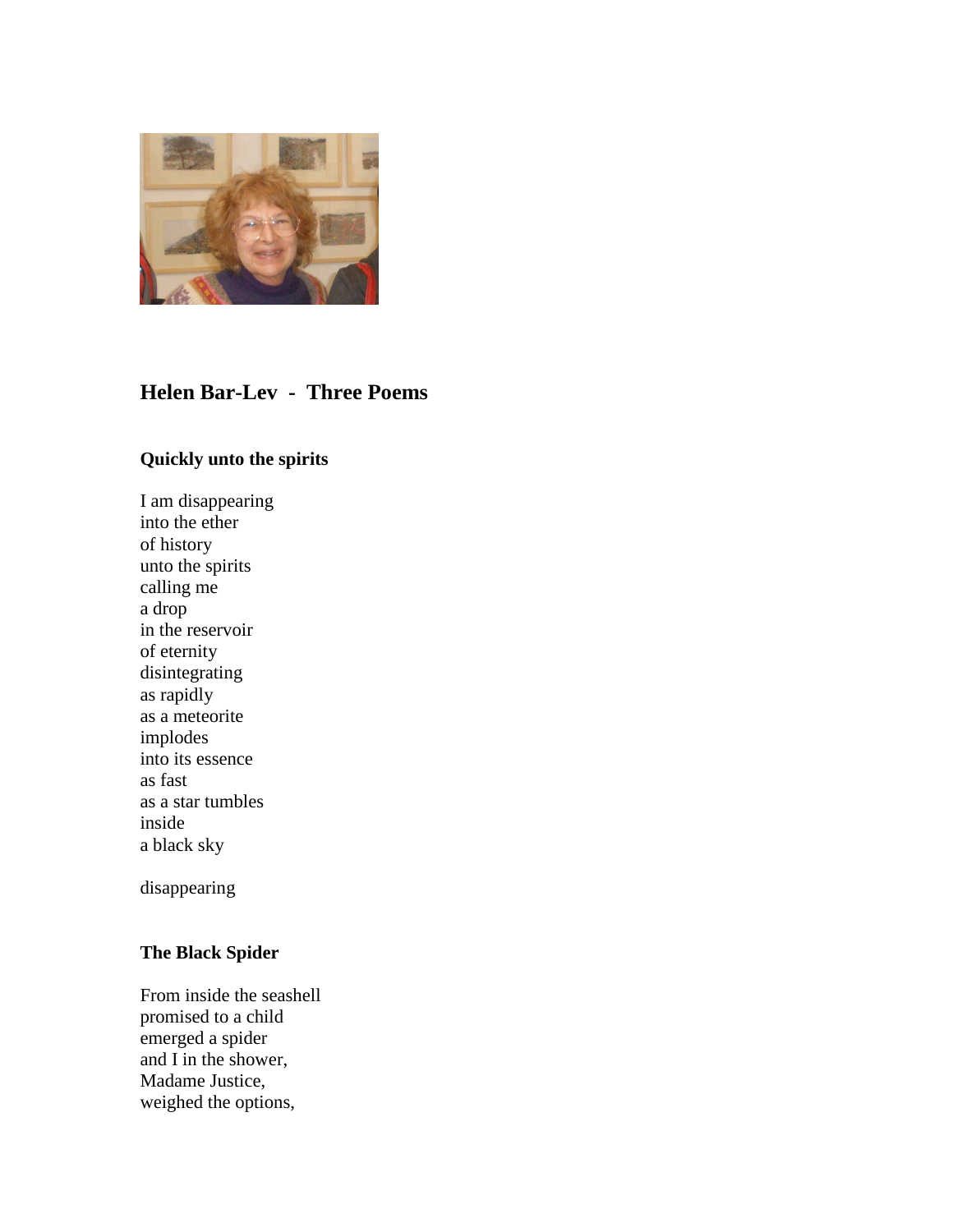to kill or to spare

I remembered the cat killed by a spider, I thought of the black widow warnings and this one was black and here I was alone under the sprinkler pitying a spider who might not show me the same consideration

The bottle of shampoo my weapon, I thought of the child who wanted the shell, asked forgiveness from the spider, from God, and, as I plunged the bottle down, it reared up on its back legs, as if to protect itself

Oh, I did not want to see that better to think these creatures have no awareness of their existence, best not to think, best not to look when squashing them

But I did

## **Dusk on the Eve of the Equinox**

This year the birds have surprised us with their early arrival the storks in August instead of September, the pelicans in September, not November, the swifts swooped and dipped in exuberance just as the squills shot out of the ground pointing skywards, look… roadrunners scuttled to and fro clouds bellowed and blackened three days ago the first rains refreshed the land, and continue still

Where the houses end